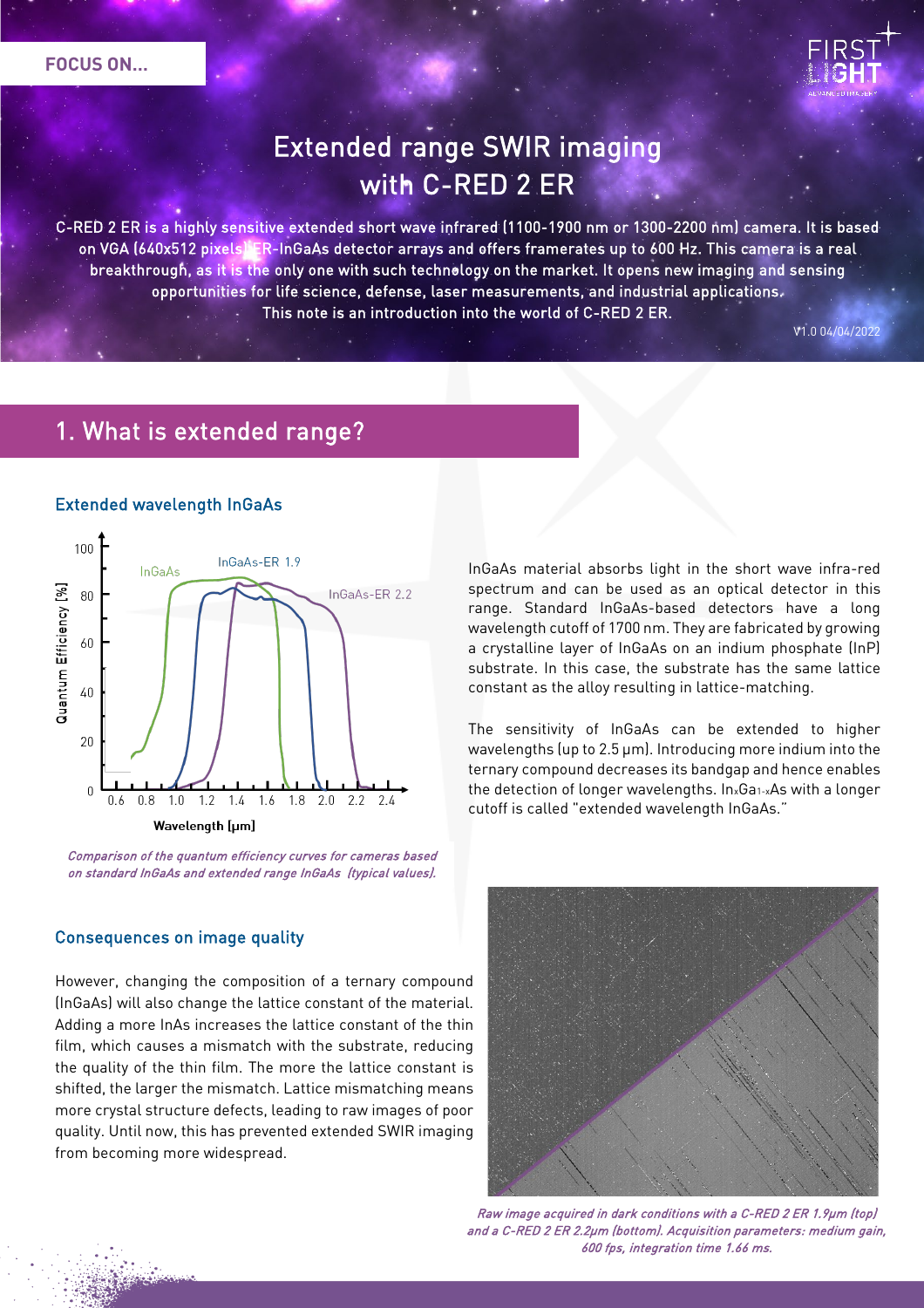## 2. C-RED 2 ER camera

C-RED 2 ER is part of the C-RED range of cameras. It exists in two versions: C-RED 2 ER 1.9µm and C-RED 2 ER 2.2µm.



For more information on the performance of the camera, please refer to [C-RED 2 ER : an extended range SWIR camera.](https://www.first-light-imaging.com/wp-content/uploads/2022/03/De-Kernier-et-al.-2022-C-RED-2-ER-an-extended-range-SWIR-camera-for-hype.pdf)

#### Why choose C-RED 2 ER?

- Extended SWIR range. C-RED 2 ER 1.9µm is sensitive in the spectral range of 1.1 µm to 1.9 µm; C-RED 2 ER 2.2µm is sensitive in the range of 1.2 to 2.2 µm. Both constitute a shift compared to standard InGaAs based detectors. This enables C-RED 2 ER to target new applications!
- Specific factory-built correction map. The defects on the sensor, specific to extended range detectors, are corrected on-the-fly, offering very high image quality. For the C-RED 2 ER 2.2µm version, a correction file is built by First Light Imaging and embedded in the camera.
- On-the-fly corrections. In addition to the factory-built correction map, bad pixel correction and a two-point Non-Uniformity Correction (bias and gain) can be applied in real-time.
- Easy integration. The camera can be easily integrated in a system thanks to the mechanical interfaces on each side, and has a C-mount optical interface. C-RED 2 ER is supported by our software First Light Vision. Additionally, thanks to a versatile SDK, the camera can be interfaced with MatLab, LabView etc.

C-RED 2 ER is complementary to C-RED 2 in terms of sensitivity as it covers the high end of the SWIR spectrum.



C-RED 2 and C-RED 2 ER cameras quantum efficiency curves

#### How can you control C-RED 2 ER?

- ◆ C-RED 2 ER is integrated in First Light Vision, the Graphical User Interface (GUI) developed for all C-RED and C-BLUE cameras. It is compatible with both USB and CL interfaces and is cross-platform (x86 / ARM, Windows/ Linux). It is user friendly, allowing easy controlling, and offers multiple functionalities for higher end usage.
- ◆ To help programmers develop their own interface for C-RED 2 ER, the Software Development Kit (SDK) provides source codes for short demos in C/C++, Labview, Python and MatLab. C-RED 2 ER can also be controlled using Micro Manager.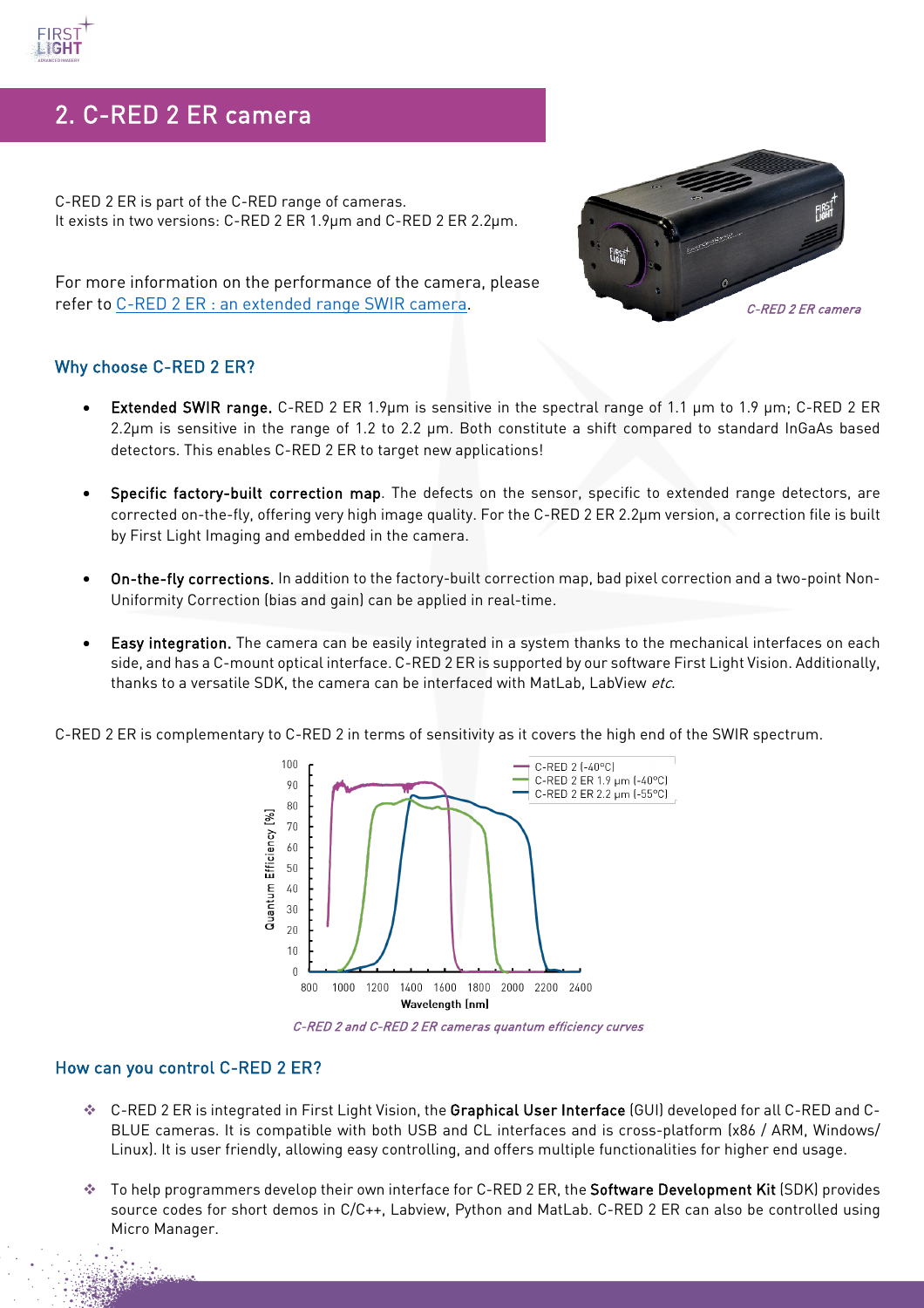

### 3. Imaging with C-RED 2 ER

To get the best imaging experience and reduce the lattice mismatch artefact, First Light Imaging recommends using the C-RED 2 ER cameras either at short integration times or with an optimized cooling.

### Cooling down C-RED 2 ER

Sensor temperature for C-RED 2 ER can be set anywhere from ambient temperature to -40°C or -55°C (depending on the camera version). Temperatures down to -15°C can be stabilized using air cooling only, while lower temperatures require using a liquid chiller. Cooling down the sensor optimizes the dark current and hence the performances of the camera. You can refer to the note ["C-RED 2 : long exposure time optimizations"](https://www.first-light-imaging.com/wp-content/uploads/2020/06/FOCUS_Long-Exposures-times_200526.pdf) for more information.

#### On-the-fly image optimization

First Light Imaging has developed a specific on-the-fly correction process to compensate the lattice mismatch artefacts of the extended range detector. The process corrects the image in real-time and can be applied to all gains and a large range of integration times. Importantly, the user has access to the image at all the steps of the process, including the initial raw image.



Images before and after applying the full correction process on a C-RED 2 ER 1.9µm (top) and a C-RED 2 ER 2.2 µm (bottom). Acquisition parameters: medium gain, water cooling

- With the corrections applied, C-RED 2 ER has a very high experimental operability (> 98% at 600 FPS).
- $\cdot$  The corrections are applied with no degradation of the image spatial resolution.
- All the corrections are based on physical models. The corrected image yields full physical meaning and can be used for quantitative measurements.
- The entire correction process is applied on-the-fly without any loss of speed or restriction on framerate.

C-RED 2 ER enables high performance scientific imaging in the extended SWIR range. The raw image is available. Alternatively, lattice mismatch artefacts can be corrected on-the-fly.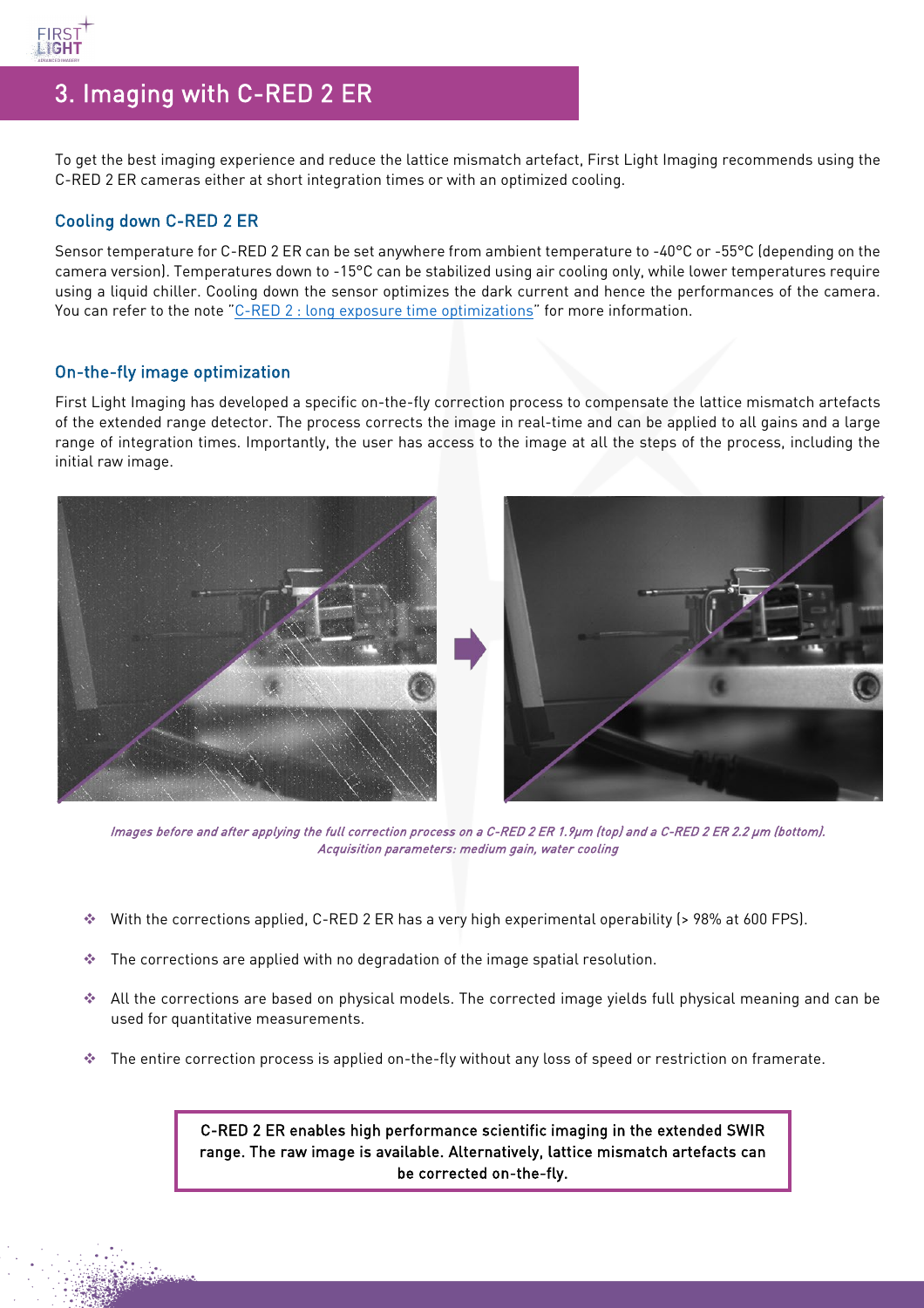

## 4. Why going "extended range"?

Extended range InGaAs opens new perspectives in applications that require the detection of light with wavelengths further than the 1700 nm limit of standard InGaAs. Here is a short overview of some of the applications of C-RED 2 ER.

#### Life science and medical



Transmittance in brain tissue of 200 µm thicknesses. Four optical windows are identified. The third window can be exclusively detected by extended range cameras.

The first optical window (650 – 950 nm) has been widely used for clinical and preclinical fluorescence imaging. More recently, cameras sensitive to the NIR-II range have enabled to target the second optical window (1100 – 1350 nm). It is now used for *in vivo* small animal imaging and more recently for clinical applications. You can refer to the application note " $in$  vivo NIR-II Small animal imaging with C-RED [2"](https://www.first-light-imaging.com/wp-content/uploads/2020/09/FOCUS_SmallAnimalImaging_v5.pdf) for further information.

Two more optical windows exist: the third (1600 – 1870 nm) and the fourth (centered at 2200 nm). The third window optimizes the scattering and absorption of tissues, hence the penetration of light in tissues<sup>1</sup>. It is ideal for deep brain imaging. Other applications such as Optical Coherence Tomography (OCT) will also benefit from the longer penetration depth of light.

#### Defense, surveillance & security

Day and night vision in foggy weather conditions is a major concern for surveillance applications. Visible imaging has low performances in these conditions. Two major windows exist in the SWIR range for imaging through clouds and smoke: 1350 – 1400 nm and 1850 – 1900 nm. Watch our video : [Maritime surveillance.](https://www.youtube.com/watch?v=_wlmal2285o)

In military applications, extended range sensors are extremely interesting as they are capable of imaging light that cannot be seen by current night vision technologies. This permits to see "invisible" lasers that are currently being used on the battlefield.



Reflectance spectra. Two windows are identified to "see through" various weather conditions.

#### Free-Space Optics (FSO)

Optical transmission in free space is influenced by disturbances such as fog, dust, and atmospheric turbulence. The use of the SWIR band  $(0.9 \mu m - 1.7 \mu m)$  has been shown to be extremely pertinent because of their ability to penetrate through obstacles such as fog or some types of plastics. The use of longer wavelengths combined to band path filters will likely optimize the penetration. Eye-safe lasers exist in both SWIR and ER-SWIR bands enabling the use of these wavelengths for free space communications. On this topic you can refer to the application note ["Free Space Optical](https://www.first-light-imaging.com/wp-content/uploads/2020/10/FOCUS_FSO-AO-with-C-RED-3_201019.pdf) communications [with C-RED 3"](https://www.first-light-imaging.com/wp-content/uploads/2020/10/FOCUS_FSO-AO-with-C-RED-3_201019.pdf). C-RED 2 ER can be used as the wavefront sensor in an adaptive optics loop, for example.

Optimized optical transmission is a major asset for:

- Ground-based astronomical observation
- $\triangleq$  Free space optical communications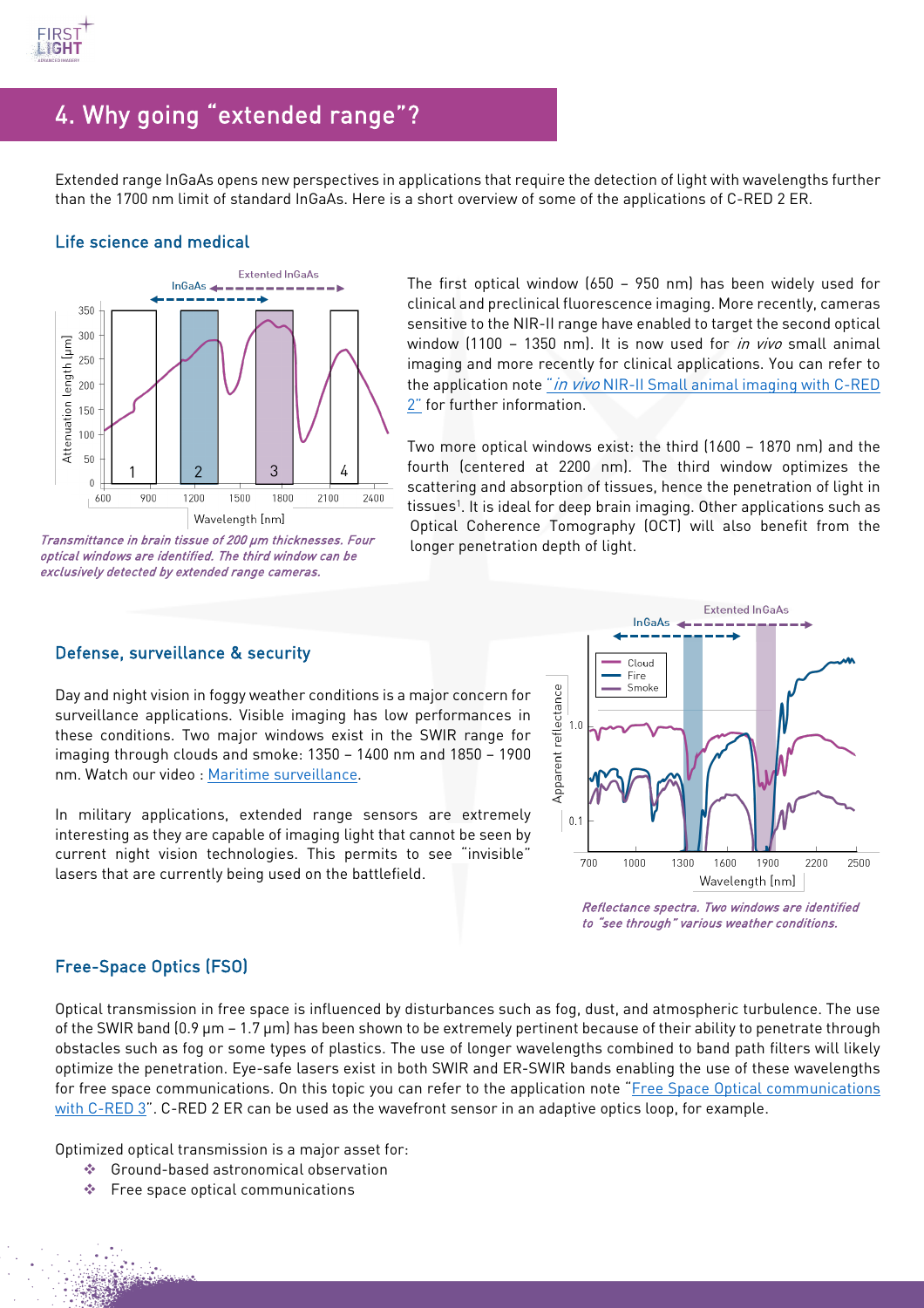

### Thermography



As a general rule, the error on a temperature measurement is higher for higher temperatures at longer wavelength. Hence, the SWIR and ER-SWIR ranges are better than MWIR or LWIR at temperatures within the range 300°C to 1600°C. ER-SWIR, contrary to SWIR enables measurements at temperatures below 300°C thanks to the higher radiance.

Thermography has many applications, examples include:

- ◆ Non-contact measurements on hot glass
- $\mathbf{\hat{P}}$  Molten metal monitoring in additive manufacturing applications.

Theoretical radiance of a black body at low temperature integrated over the SWIR and ER-SWIR spectral ranges.

#### Agriculture and food inspection

Water has four absorption bands within the infrared region, at wavelengths 1200 nm, 1450 nm, 1940 nm and 2950 nm. Measuring the absorption of thin food slices or foliage at these wavelengths enables to quantitatively determine their water content<sup>2</sup>. On thicker objects, such as fruits and vegetables, the absorption properties allow to detect moisture or defects that are imperceptible in the visible range (by the naked eye). This is particularly useful for food sorting applications and observation of crop fields.



Visible versus ER-SWIR images of bay leaves.

#### Laser and LiDAR applications

SWIR and longer wavelength are interesting because they are invisible to the human eye. Hence, lasers in these ranges find numerous applications. One is LiDAR, which enables distance measurement by measuring the reflection of laser light. LiDAR systems often use lasers that emit light with a wavelength of 2.05 μm, which is beyond the detection limit of standard InGaAs. C-RED 2 ER can also be used for laser beam characterization and optical power measurements.



#### And many more…

- Gas sensing
- Raman spectroscopy
- $\triangleq$  Hyperspectral imaging 3
- …

Visible versus SWIR and ER-SWIR images of a plastic bottle filled with water. The bottle is opaque in the visible range, while ER-SWIR increases the contrast compared to SWIR.

#### Take-home message

Imaging in the SWIR extended range is an entirely new field of research. C-RED 2 ER is a key asset to push the doors of outstanding applications wide open!